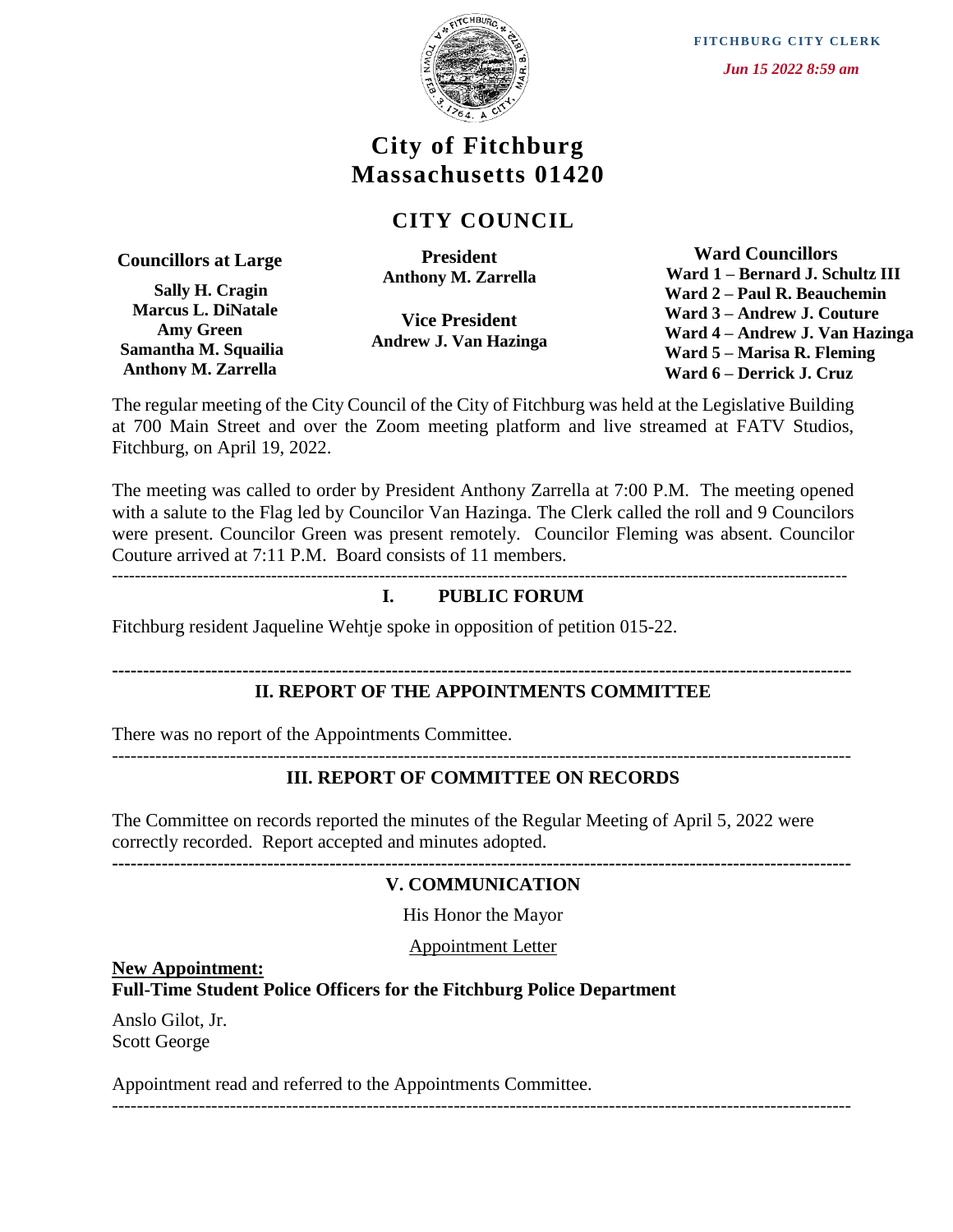# **IV. REPORTS OF COMMITTEES**

# **City Council as a Whole Committee Meeting of April 13, 2022**

The Council as a Whole Committee recommended the following Petitions be granted:

- 015-22. Liz Murphy, chair, NICE TASK FORCE, Director of Housing and Development, to approve the enclosed petition to accept M.G.L. Chapter 40U in its entirety. [Petition to adopt Massachusetts General Laws Chapter 40U](https://ma-fitchburg.civicplus.com/DocumentCenter/View/9409/legislation-to-adopt-40U)
- 016-22. Liz Murphy, chair, NICE TASK FORCE, Director of Housing and Development, To accept the enclosed petition to establish a residential and commercial Vacant Property Registry Ordinance with minimum requirements. [DRAFT Fitchburg Vacant Property Registration Ordinance](https://ma-fitchburg.civicplus.com/DocumentCenter/View/9408/Vacant-Property-Registry-Ordinance-with-maintenance-requirements-01262_)

Report read and accepted. Petitions granted by roll call vote of 8 in favor and 2 opposed (Beauchemin, Couture). 10 members present. Board consists of 11 members. Petitions forwarded to the City Solicitor for Ordinance Preparation.

-----------------------------------------------------------------------------------------------------------------------

### **Finance Committee Meeting of April 13, 2022**

[Finance Committee Minutes of April 13, 2022](https://www.fitchburgma.gov/DocumentCenter/View/9705/Finance-Committee-Minutes-of-April-13-2022)

The Finance Committee recommended the following LOAN ORDER be adopted:

064-22. LOAN ORDER: Approp. \$2,750,000.000 to pay the cost of demolishing the existing and constructing a new Oak Hill Water Storage Tank in the City and construction a new Oak Hill Water Storage Tank in the City as outlined in the enclosed Order.

Report read and accepted. Loan Order sent to a first reading and ordered advertised by unanimous consent 10/0. 10 members present. Board consists of 11 members. -----------------------------------------------------------------------------------------------------------------------

The Finance Committee recommended the following Orders be adopted:

- 065-22. ORDERED THAT: There be and hereby is appropriated the sum of ONE MILLION, FOUR HUNDRED THOUSAND AND 00/100 (\$1,400,00.00) same to be charged against AVAILABLE FUNDS and credited to FIRE DEPARTMENT CAPITAL, VEHICLE REPLACEMENT for the purchase of a new ladder truck.
- 066-22 ORDERED THAT: The City of Fitchburg hereby approves the expenditure of funds from the American Rescue Plan Act, funds available for Projects in the approximate amount of \$50,000 (FIFTY THOUSAND AND 00/100 DOLLARS) for the purpose of said grant, which is to cover the additional hours spent by the Community Development Department on ARPA Compliance and administration.

Report read and accepted. Orders adopted by unanimous consent 10/0. 10 members present. Board consists of 11 members. Orders signed by the Mayor April 20, 2022.

-----------------------------------------------------------------------------------------------------------------------

The Finance Committee recommended the following Order be held: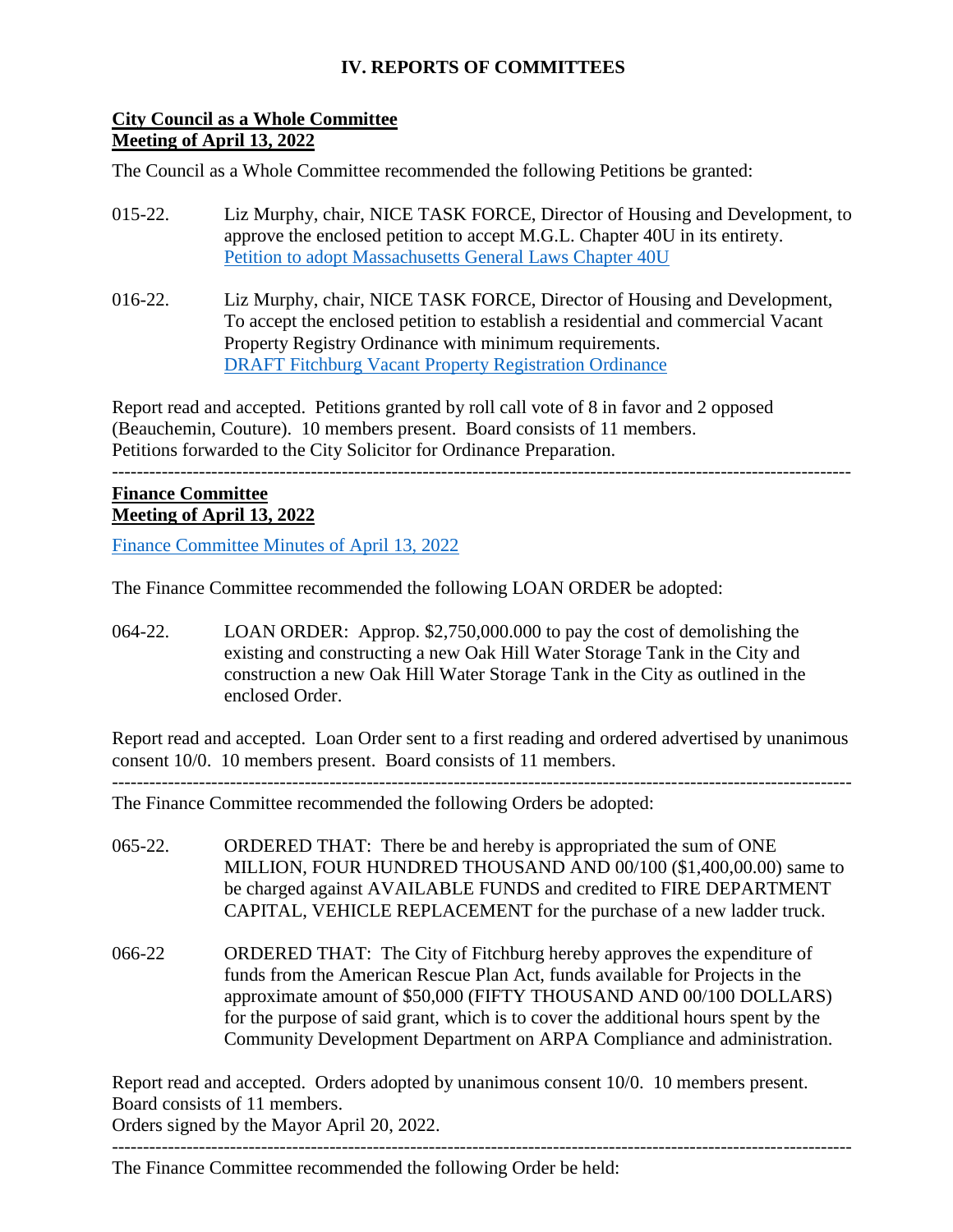067-22. ORDERED THAT: There be and hereby is appropriated the sum of FIFTY-FIVE THOUSAND (\$55,000) same to be charged against AVAILABLE FUNDS and credited to BUILDING DEPARTMENT-VEHICLE REPLACEMENT for the purpose of replace and inspection vehicle.

Report read and accepted.. Order held by unanimous consent 10/0. 10 members present. Board consists of 11 members.

-----------------------------------------------------------------------------------------------------------------------

The Finance Committee recommended the following Resolution be adopted:

089-22. RESOLUTION: A Resolution pertaining to a grant from the Commonwealth of Massachusetts Executive Office of Energy and Environmental Affairs, Division of Conservation Services, Drinking Water Supply Protection (DWSP) Grant Program as outlined in the enclosed Resolution.

Report read and accepted. Resolution adopted by unanimous consent 10/0. 10 members present. Board consists of 11 members.

Resolution signed by the Mayor April 20, 2022.

#### **V. ORDERS – FINANCE**

The following Orders were referred to the Finance Committee:

- 098-22. ORDERED THAT: The City of Fitchburg hereby approves the expenditure of funds from the Massachusetts Department of Fire Services, Firefighter Safety Equipment grant in the approximate amount of \$25,000.00 (TWENTY-FIVE THOUSAND AND 00/100 DOLLARS) for the purpose of said grant, which is to purchase in-suit communication system radios to be used by the Haz-Mat team and a combustible gas meter.
- 099-22. ORDERED THAT: The City of Fitchburg hereby approves the expenditure of funds from the Massachusetts Office of Grant and Research grant in the approximate amount of \$2,500.00 (TWO THOUSAND, FIVE HUNDRED AND 00/100 DOLLARS) for the purpose of said grant, which is to purchase a defibrillator.
- 100-22. ORDERED THAT: There be and hereby is transferred from within the sum of SIXTEEN THOUSAND, SEVEN HUNDRED FIFTY AND 00/100 DOLLARS (\$16,750.00) same to be charged against HEALTH PERSONAL SERVICES, WEIGHTS & MEASURES INSPECTOR and credited to HEALTH EXPENSE, WEIGHTS & MEASURES CHARGES for the purpose of covering expenses associated with the annual testing and sealing of commercial weighing and measuring devices.
- 101-22. ORDERED THAT: There be and hereby is appropriated the sum of ONE HUNDRED FIFTY THOUSAND AND 00/100 DOLLARS (\$150,000.00) same to be charged against AVAILABLE FUNDS and credited to POLICE PERSONAL SERVICES, OVERTIME.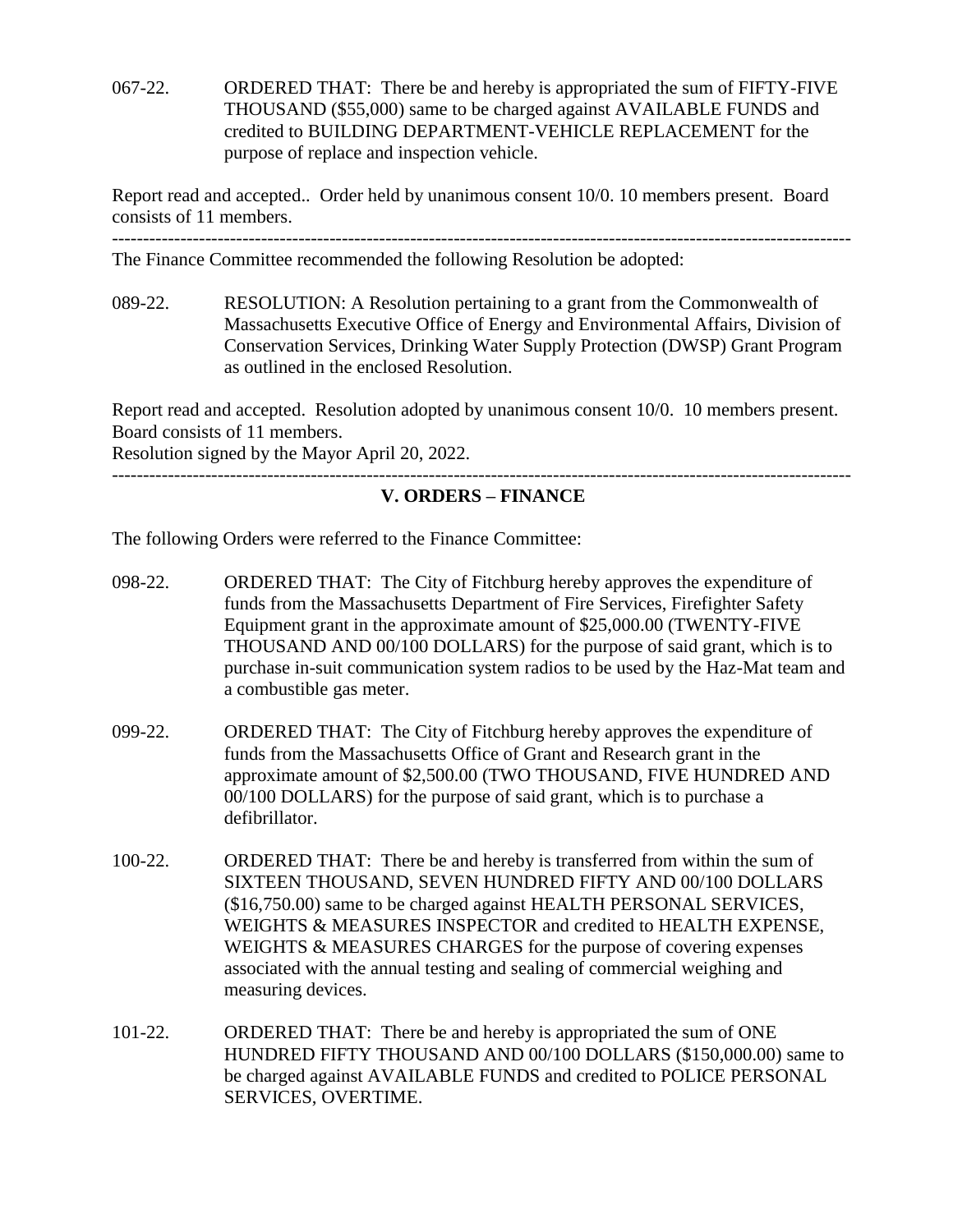102-22. ORDERED THAT: There be and hereby is appropriated the sum of ONE HUNDRED SIXTY-ONE THOUSAND, EIGHT HUNDRED SIXTY-FIVE AND 00/100 DOLLARS (\$161,865.00) same to be charged against WASTEWATER ENTREPRISE FUND, RETAINED EARNINGS and credited to the following WASTEWATER PERSONAL SERVICES accounts:

| Technicians                  | \$10,300.00 |
|------------------------------|-------------|
| Maintenance                  | \$40,861.00 |
| <b>Operators</b>             | \$86,006.00 |
| Overtime                     | \$17,995.00 |
| <b>Clothing Allowance</b>    | \$3,500.00  |
| <b>Vacation/Sick Buyback</b> | \$3,203.00  |

103-22. ORDERED THAT: there be and hereby is appropriated the sum of FIFTY-SEVEN THOUSAND, NINE HUNDRED SEVENTY-TWO AND 00/100 DOLLARS (\$57,972.00) same to be charged against AVAILABLE FUNDS and credited to the following accounts:

| <b>MAYOR, PERSONAL SERVICES</b>          | \$3,289.00     |
|------------------------------------------|----------------|
| CITY AUDITOR, PERSONAL SERVICES          | \$5,691.00     |
| PURCHASING, PERSONAL SERVICES            | \$2,610.00     |
| ASSESSOR, PERSONAL SERVICES              | \$2,715.00     |
| TREASURER, PERSONAL SERVICES             | \$4,959.00     |
| HUMAN RESOURCES, PERSONAL SERVICES       | \$3,915.00     |
| CITY CLERK, PERSONAL SERVICES            | \$2,349.00     |
| COMM. DEV., PERSONAL SERVICES            | \$2,715.00     |
| FACILITIES, PERSONAL SERVICES            | \$2,454.00     |
| POLICE, PERSONAL SERVICES                | \$4,907.00     |
| FIRE, PERSONAL SERVICES                  | \$5,481.00     |
| <b>BUILDING, PERSONAL SERVICES</b>       | \$2,819.00     |
| PUBLIC WORKS, PERSONAL SERVICES          | \$3,237.00     |
| HEALTH, PERSONAL SERVICES                | \$2,976.00     |
| COUNCIL ON AGING, PERSONAL SERVICES      | \$2,349.00     |
| LIBRARY, PERSONAL SERVICES               | 2,506.00<br>\$ |
| <b>EMPLOYEE BENEFITS, OTHER BENEFITS</b> | \$3,000.00     |

104-22. ORDERED THAT: there be and hereby is transferred from within the following PERSONAL SERVICES accounts the sum of SEVEN THOUSAND, EIGHT HUNDRED THIRTY AND 00/100 DOLLARS (\$7,830.00) same to be credited to the following accounts:

| WATER ENTERPRISE FUND      | \$ 2,976.00 |
|----------------------------|-------------|
| WASTEWATER ENTERPRISE FUND | \$ 2,715.00 |
| AIRPORT FUND               | \$2,141.00  |

# **VI. PETITIONS**